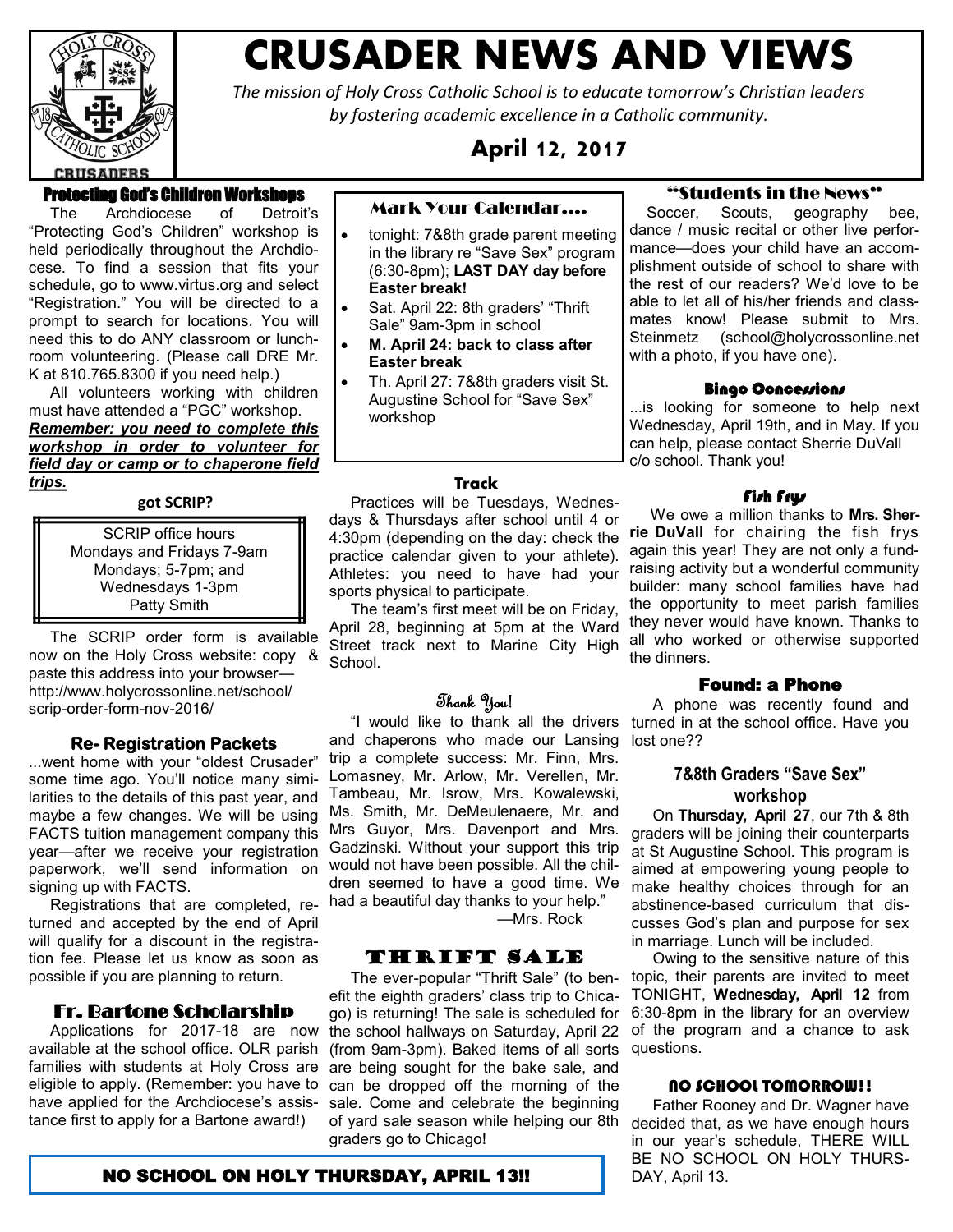# Field Day 2017

 Mrs. Isrow and her production staff have begun planning for this year's Field Day (which will be held on Thursday, May 25). Morning classes will run as usual on that day. Field Day will begin with lunch and continue with an afternoon of fun.

 Attached is a Field Day form for all K-8 students. The \$10 fee includes lunch and prizes as well as a T-shirt. Please return your child's completed form no later than Friday, May 5.

 Thank you to Mrs. Isrow for her preparations for what is sure to be another fun Field Day!

#### Calendar Raffle Winners

...for this month: Meladee Tuzinowski of Cottrellville Township, William & Suanne Forster of Harsens Island and Mike & Gail Ciborowski of East China Township. Congratulations!

#### **Track Ribbons Table**

 The League is looking for someone to help at track meets with awards. Runners' times are delivered to the ribbons table; the workers there verify the results and prepare the ribbons for the athletes to take home. For more info contact AD Jim Bellow c/o school.

# First Communion Reminders:

 On April 22, from 9-11 am, there will be a mini-retreat at St Catherine Activity Center. At 5:30pm on Friday, May 5, there will be a practice at Holy Cross church. First Communions will be celebrated during masses on the weekend of May 6&7.

> **Holy Cross on Facebook:**  [https://www.facebook.com/](https://www.facebook.com/holycrosscatholicmc/) [holycrosscatholicmc/](https://www.facebook.com/holycrosscatholicmc/)

# "Color Run"

 Holy Cross is sponsoring a "color run" on May 6. Featuring 1K and 5K walk/runs, events start at 9am. To get a runner's bib and tshirt, register by April 15. Here is the link to register: [https://](https://www.eventbrite.com/e/holy-cross-catholic-schoolour-lady-on-the-river-color-run-registration-31760542638?aff=es2) [www.eventbrite.com/e/holy](https://www.eventbrite.com/e/holy-cross-catholic-schoolour-lady-on-the-river-color-run-registration-31760542638?aff=es2)-crosscatholic-[schoolour](https://www.eventbrite.com/e/holy-cross-catholic-schoolour-lady-on-the-river-color-run-registration-31760542638?aff=es2)-lady-on-the-river -color-run-[registration](https://www.eventbrite.com/e/holy-cross-catholic-schoolour-lady-on-the-river-color-run-registration-31760542638?aff=es2)-[31760542638?aff=es2](https://www.eventbrite.com/e/holy-cross-catholic-schoolour-lady-on-the-river-color-run-registration-31760542638?aff=es2)

#### OLR Parish Easter Egg Hunt

 Children 10 and under are invited to join us at OLR's ANNUAL EASTER EGG HUNT on Holy Saturday, April 15, at @11:00 am. (Please arrive by 10:45am.) We will meet inside St. Mark's on Harsens Island—rain, shine, or snow!

 First, Deacon Mike will bless the Easter foods, as well as bless all who are gathered there. Then, we will have a short Easter lesson and sing some songs with our guest, the Easter Bunny! This will be followed by the hunt—children will hunt for little lambs (the lamb of God), and eggs/Easter bags with Christian prizes and other Easter goodies!! Each child will also receive a chocolate cross. Come and join our celebration! We even have cheering sections for parents, grandparents, etc. to cheer on the children.

 There is no cost to those attending. Please call Debbie to RSVP by 4/13 (or earlier) at 810-748-[3297.](tel:(810)%20748-3297) Please leave an adult contact name and phone number, the first name of each child and their ages. This way we can make sure there are plenty of goodies for the hunt in all the different age groups. Looking forward to seeing you there!! —Bill and Debbie DeMunnick

# *2017/18 Bingo Service Credit schedule now available online!*

 Avoid the \$540 service credit fee for the 2017-18 school year. Whether you want to fulfill all 12 of your service credits or you just need a few, the 2017-18 bingo service credit schedule is up and running, and filling up quickly. If you work just 1 bingo a month you satisfy your 12 credit obligation for the school year. The 2017-18 service credit year begins in May and runs through April 2018.

 "Control" and "click" to follow this link (or copy and paste this URL into your browser—and then, maybe, you'll want to bookmark it):

[https://docs.google.com/document/](https://docs.google.com/document/d/1toQA6nE-y0NjiTDZKYuqlQTlcjurqrqJP-TDBl7FjF8/edit) [d/1toQA6nE](https://docs.google.com/document/d/1toQA6nE-y0NjiTDZKYuqlQTlcjurqrqJP-TDBl7FjF8/edit)[y0NjiTDZKYuqlQTlcjurqrqJP](https://docs.google.com/document/d/1toQA6nE-y0NjiTDZKYuqlQTlcjurqrqJP-TDBl7FjF8/edit)-[TDBl7FjF8/edit](https://docs.google.com/document/d/1toQA6nE-y0NjiTDZKYuqlQTlcjurqrqJP-TDBl7FjF8/edit)

If you have any questions, please contact Tracy at [hcwedbingo@gmail.com.](mailto:hcwedbingo@gmail.com) *Reserve your spots before they're all gone!*